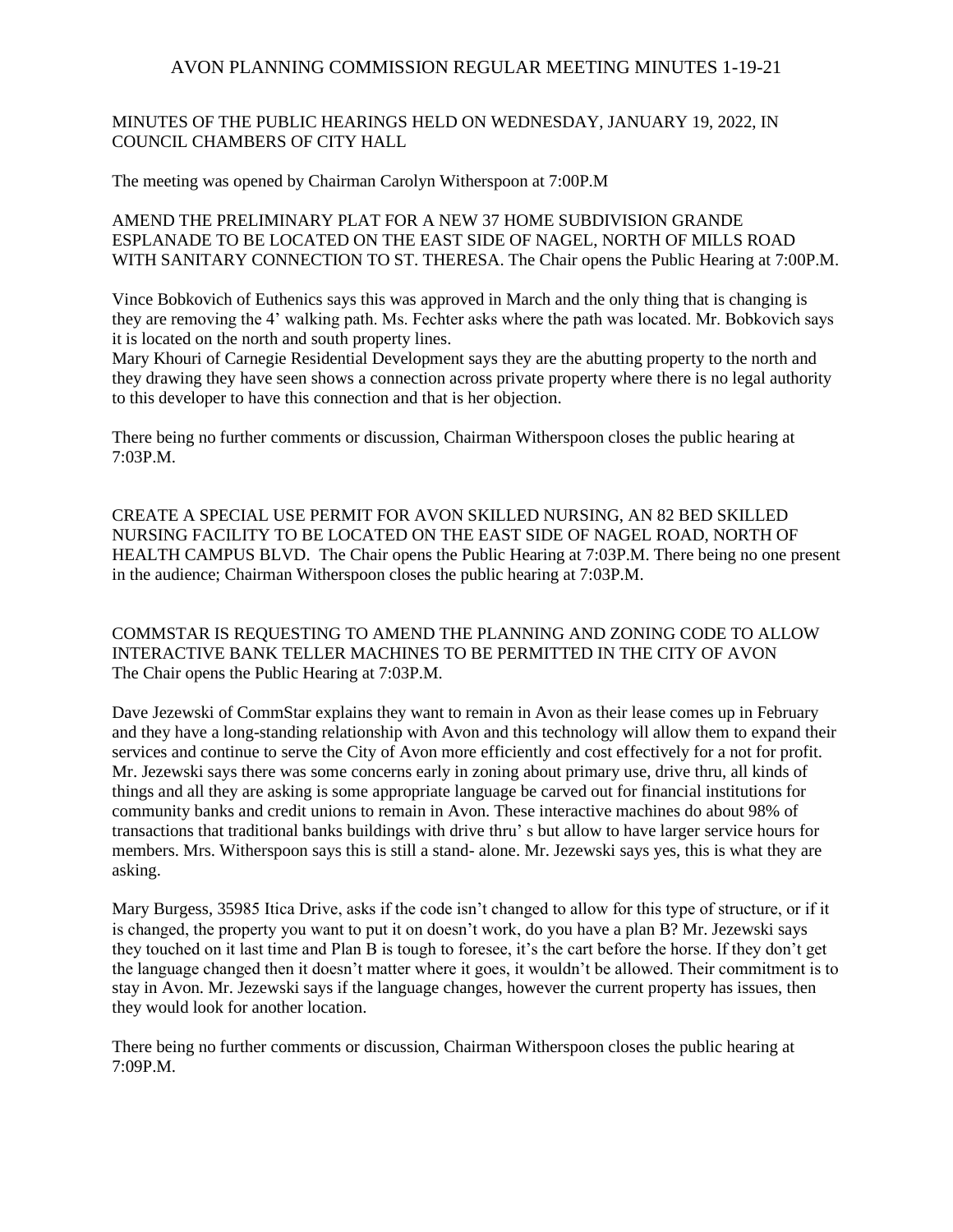### MINUTES OF THE REGULAR PLANNING COMMISSION MEETING HELD ON WEDNESDAY, JANUARY 19, 2022, IN COUNCIL CHAMBERS OF CITY HALL

Present: Bryan Jensen, Mayor; Jim Malloy; Scott Radcliffe; Carolyn Witherspoon, Chairman; Ryan Cummins, City Engineer; Pam Fechter, Planning Coordinator; John Gasior, Law Director; Duane Streator, Safety Director and Jill Clements, Secretary.

Not Present: Bill Fitch

#### MINUTES OF THE REGULAR MEETING-DECEMBER 15, 2021

A motion was made by Mr. Malloy, seconded by Mayor Jensen to dispense with the reading of the minutes of the Regular Meeting held on December 15, 2021, and to approve the said minutes as published. The vote was: "AYES" All. The Chair declared the motion passed.

#### ADDITIONS/DELETIONS

GORNEY-MILLS ROAD-SECOND PRESENTATION-REZONE Ryan and Kara Gorney are requesting a positive recommendation to Council for consideration of the rezoning of PPN 0400024116043 from M-1 to R-1 located at 33910 Mills Road.

A motion was made by Mr. Malloy, seconded by Mayor Jensen to un-table the Gorney Appeal. The vote was: "AYES" All. The Chair declared the motion passed.

Ms. Fechter asks that this be tabled indefinitely as they don't have a specific plan at this time and if they find something they want to do, then they will come back.

A motion was made by Mr. Malloy, seconded by Mayor Jensen to table the Gorney appeal indefinitely. The vote was: "AYES" All. The Chair declared the motion passed.

## GRANDE ESPLANADE SUBDIVISION-FIRST PRESENTATION-AMEND PRELIMINARY PLAT

Vince Bobkovich of Euthenics is requesting approval to amend the Preliminary Plat for Grande Esplanade Subdivision to include 37 new single-family homes to be located on the east side of Nagel Road, north of Mills Road with sanitary connection to St. Theresa.

Vince Bobkovich says this is the amended preliminary plat that was approved on March 20, 2020, and they are limiting a 4' aggregated path that is on the north and south side of the property. Ms. Fechter asks why are you removing the path? Mr. Bobkovich says when they went into final design to get the drainage to work better and final grade, they had to eliminate the path. Mr. Radcliffe asks if the path affects the drainage. Mr. Bobkovich says not really but you have to have a 4' where they are meeting, they are coming down grade to add a smooth it was easier to grade slope. Mr. Radcliffe says this would have been a walking path, right? Mr. Bobkovich says yes. Mr. Radcliffe says there's a lot of discussion about those that residents are looking for those. Mr. Bobkovich says it was on everyone's property as well, so it would have been an easement. He says the adjacent owner to the north did not like it being there because they were afraid people would walk back there and go onto their property. They will still have a normal sidewalk; this was an added feature they thought it would be nice. Mr. Cummins says he did compare the previously approved plan and the current and the only thing changed is the removal of this path. Mr. Cummins says he doesn't know if the removal of the path as necessary to make the grading work, that would be their choice. Mr. Cummins says from an engineering point of view it could be there or it could not be there. The area where the path is would already be an easement or block. Mr. Cummins says in his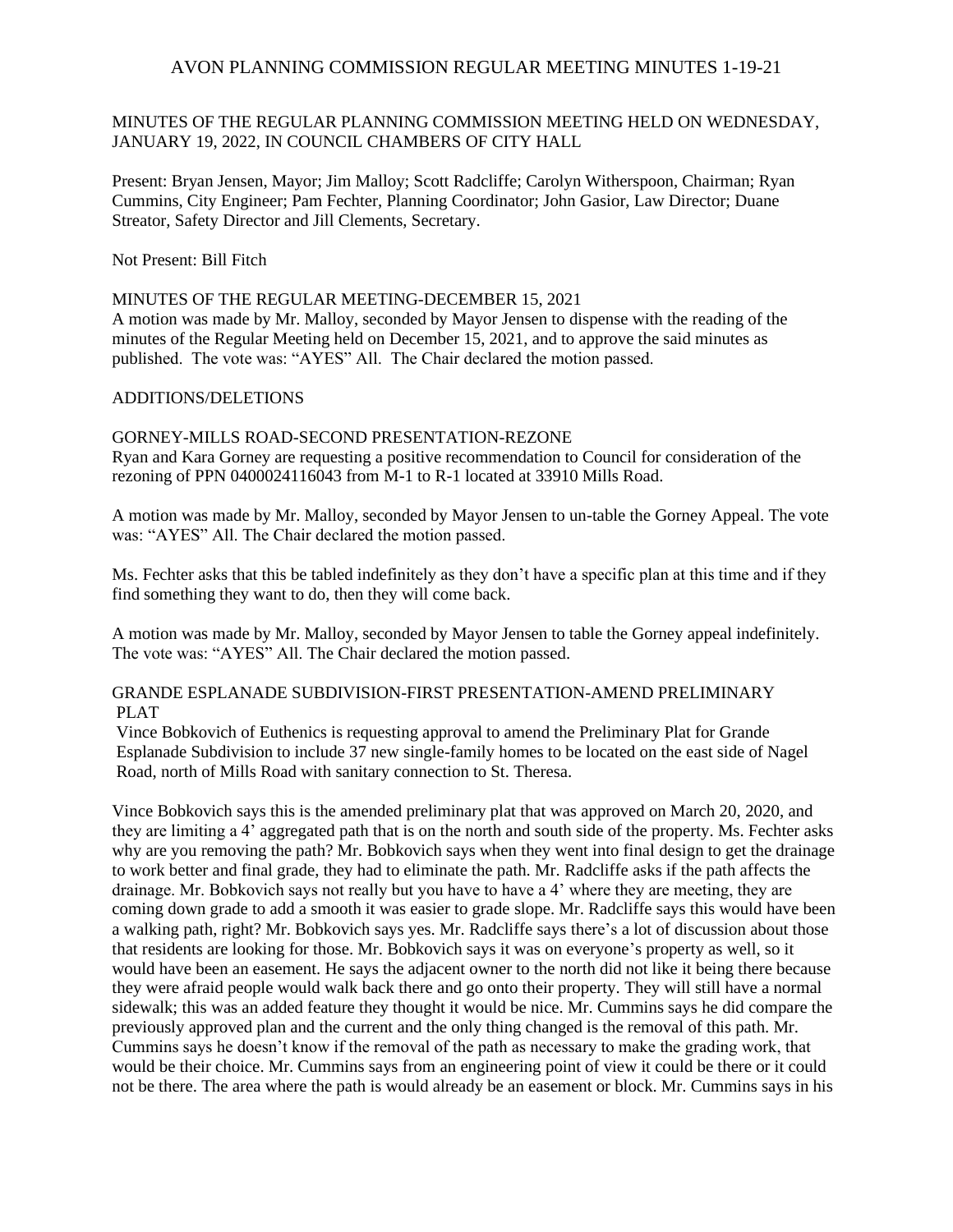mind its not an engineer question, it's a developer question. Mayor Jensen says if Planning or Council would like to see a path in front would they be open to that on one side or the other?

Al Piatak of Euthenics, ask the mayor to make sure he is clear within the road right of way, instead of providing two, five-foot walks, they would provide a five-foot walk on one side and then a wider walking trail on the other. Mr. Restivo says that's a change to the plan and a lot more concrete. Mayor Jensen says black top would be fine. Mr. Restivo says yes, he would agree. Mr. Cummins says at one point they would have to end up in a plan. Mayor Jensen says if it's going to be concrete, 8 feet would be fine, if black top, possibly 10 foot in terms we are trying to connect. Mayor Jensen says the challenge is it will have to go into a print, if you do blacktop you will want to do the whole side when its finished. Mrs. Witherspoon says we did have a comment about access does this interfere with her comment? Mr. Cummins says the comment about access, he believes the adjacent property owner who spoke it speaking about roadway, sewer, drainage access. These plans are based on them acquiring those property rights and thus far they have not been acquired, that is a true statement. Mayor Jensen says it doesn't have a bearing on the walking path issue, its more on the next one.

A motion was made by Mr. Malloy, seconded by Mayor Jensen to suspend the rules. The vote was: "AYES" All. The Chair declared the motion passed.

A motion was made by Mr. Malloy, seconded by Mayor Jensen to approve the amended Preliminary Plat for Grande Esplanade Subdivision to include 37 new single-family homes to be located on the east side of Nagel Road, north of Mills Road with sanitary connection to St. Theresa. The vote was: "AYES" All. The Chair declared the motion passed.

#### GRANDE ESPLANADE-SECOND PRESENTATION-FINAL PLAT

Vince Bobkovich of Euthenics requesting approval of the Final Plat and the recommendation to Council to create a Subdivider's Agreement for Grande Esplanade, a 37-home subdivision located on the east side of Nagel Road, north of Mills approved Preliminary Plat 3.22.21 with sanitary connection at St Theresa.

Al Piatak of Euthenics says they received final engineering comments back in November or early December and met with the engineer in mid-December and went through them one by one and they believe they resolved them except for one or two. They are requesting that they pass this and pass along to Council to make the adjustments. Mr. Cummins says there was a resubmission in January, and they are still under review, he has not completed that yet and there will be some comments left. They are still in the review process. Ms. Fechter says City staff comments have been addressed. Mayor Jensen says we can't move forward without those issues being resolved. Mr. Cummins says those plans need to be finalized, engineers estimate prepared before its ready for a final vote. Mr. Piatak says when they met in December, they went line by line and there was one outstanding item, are there going to be additional? Mr. Cummins says he provided comments on the plat itself last week. There will be other comments and they are less than what they were but there are still issues with drainage. Mr. Piatak acknowledges receiving them. Mr. Restivo says he is disappointed to hear that, they went to the meeting to resolve those issues to be on the December meeting. Now, they have the comments, they responded to them in a timely fashion and to be told now they haven't had time to review after this constant process of review, you should understand their disappointment. Mr. Restivo says there is nothing consequently regardless, they are compliance issues that can't be resolved in the Planning Commission. They agreed in the December meeting they will be moved onto to Council and be heard at Council. Mr. Restivo says let the recommendation be whatever it needs to be from Planning, even if it's a negative recommendation but they need advice from Council. He needs an opportunity to discuss these plans with the city especially now with Phase 2 connecting to Mills Road. All consideration that is necessary for the City to comply with its own ordinances, all they want is an answer from City Council, Nagel Road or St Theresa right of way. If its Nagel Road, lets do it and get on with it, enough of this Mr. Restivo says. This is wrong, its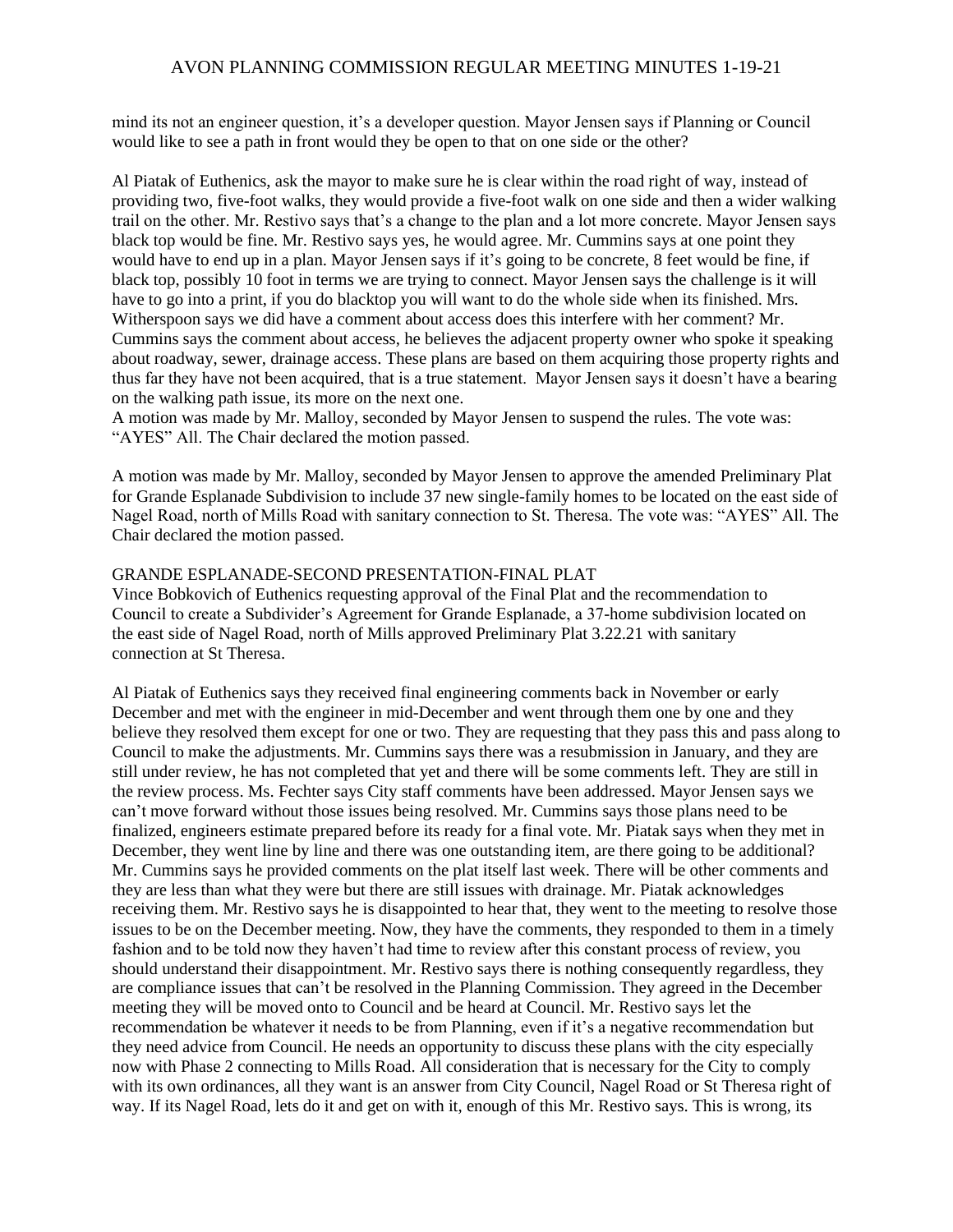wrong, its wrong, he wants to go talk to Council, they agreed to that. Mr. Restivo says he is not mad at the mayor, he kept his word and he appreciated that, and he got to see his daughter in Guam, thank you, now this is business. To come here again, halfway around the world to hear the same thing he heard in November and December, why couldn't it have been reviewed. Mr. Restivo says to put yourself in his shoe, look at the cost, it goes on and on, let Council tell him in an orderly fashion if they are going to follow the ordinances and which ones and get on it. Make the recommendation and let him go to Council.

Mr. Gasior says that MR. Cummins can complete his review that if he goes in front of Council with either a positive or negative recommendation, he is going to have to prepare a Subdivider Agreement and he is going to have all the engineering finalized. Mr. Restivo says he is not unwilling to do that, he will meet whatever deadlines are. Mr. Gasior says if they want to take this issue up tonight, they could entertain a motion to either approve or disapprove the preliminary plat, but he advises the panel that there are no property rights in the area of St Theresa where they can make the connection to the sewer and under 1244.12 of our code you must have those property rights. Mr. Gasior says you must certify you are the property owner of all the property on that plat and they are showing a plat that even though its small, you don't own. Mr. Gasior says this body must follow its law and the law would be to vote not to recommend this to Council. Mr. Restivo says if he understands, it would be a negative recommendation to Council and Council can consider on those terms. Mr. Gasior says in the meantime, Ryan will continue to finalize his review, so he has the figures he needs to prepare the subdivider agreement. Mr. Restivo says that is all understood and agreed to. Mr. Gasior says under the circumstances he would recommend the Chair make the motion to disapprove. Mayor Jensen says he heard MR. Restivo say there are two options out there one, we did a preliminary approval on terms of the connection at Nagel Road, that's not an option for this body correct? Mr. Gasior says the only thing on the agenda is what he is dealing with and that is the preliminary plan approval, which is done, you don't need to own the property you just need to show where you want to put the sewer. The final plat approval which is what we are on now says you must own all the land upon which you want to develop, and we know you don't own a small portion, but it changes the plan, and they can't approve it. Mr. Restivo says what he is trying to understand what is the difference in disapproving it a negative recommendation? Mr. Gasior says it's the same thing. Mr. Restivo says all he wants is the opportunity, he is not trying to fool anyone, he is wearing his heart on this sleeve, he wants them to give him an answer. Mr. Restivo says just go ahead and vote. Mayor Jensen asks Mr. Gasior let's say Council says its Nagel Road, will it have to go back to Planning Commission? Mr. Gasior says no, he wants to go forward with this plan to connect to St Theresa and its going to be denied every step until he acquires the property rights to connect to that sewer. Mr. Gasior says if he wants to abandon and then go down Nagel, that final plan will need to be submitted and then a new subdivider agreement will be made and sent back to Council. We are doing one thing at a time, and this is the first. Mayor Jensen says so then it won't have to go to Planning and Mr. Gasior says yes, it will have to, they will have to start over.

A motion was made Mr. Malloy, seconded by Mayor Jensen to **disapprove** the final plat and recommendation to Council to create a Subdivider's Agreement for Grande Esplanade, a 37-home subdivision located on the east side of Nagel Road, north of Mills approved amended Preliminary Plat 1.19.22 with sanitary connection at St Theresa. It was asked and confirmed this motion was in favor of disapproving. The vote was: "AYES" All. The Chair declared the motion passed to disapprove.

## NAGEL FARMS SUBDIVISION-THIRD PRESENTATION-PRELIMINARY PLAT

Tom Kuluris of Liberty Development is requesting approval of the Preliminary Plat for Nagel Farms Subdivision to include 38 new single-family homes to be located north of Detroit Road, east of Nagel Road off Middleton.

Tom Kuluris of Liberty Development says they are here to get preliminary plan approval for Nagel Subdivision. Ms. Fechter says staff comments have been addressed. Mr. Cummins says in the December meeting there was discussion on the drainage, and they did submit a revised plan that does a couple thing.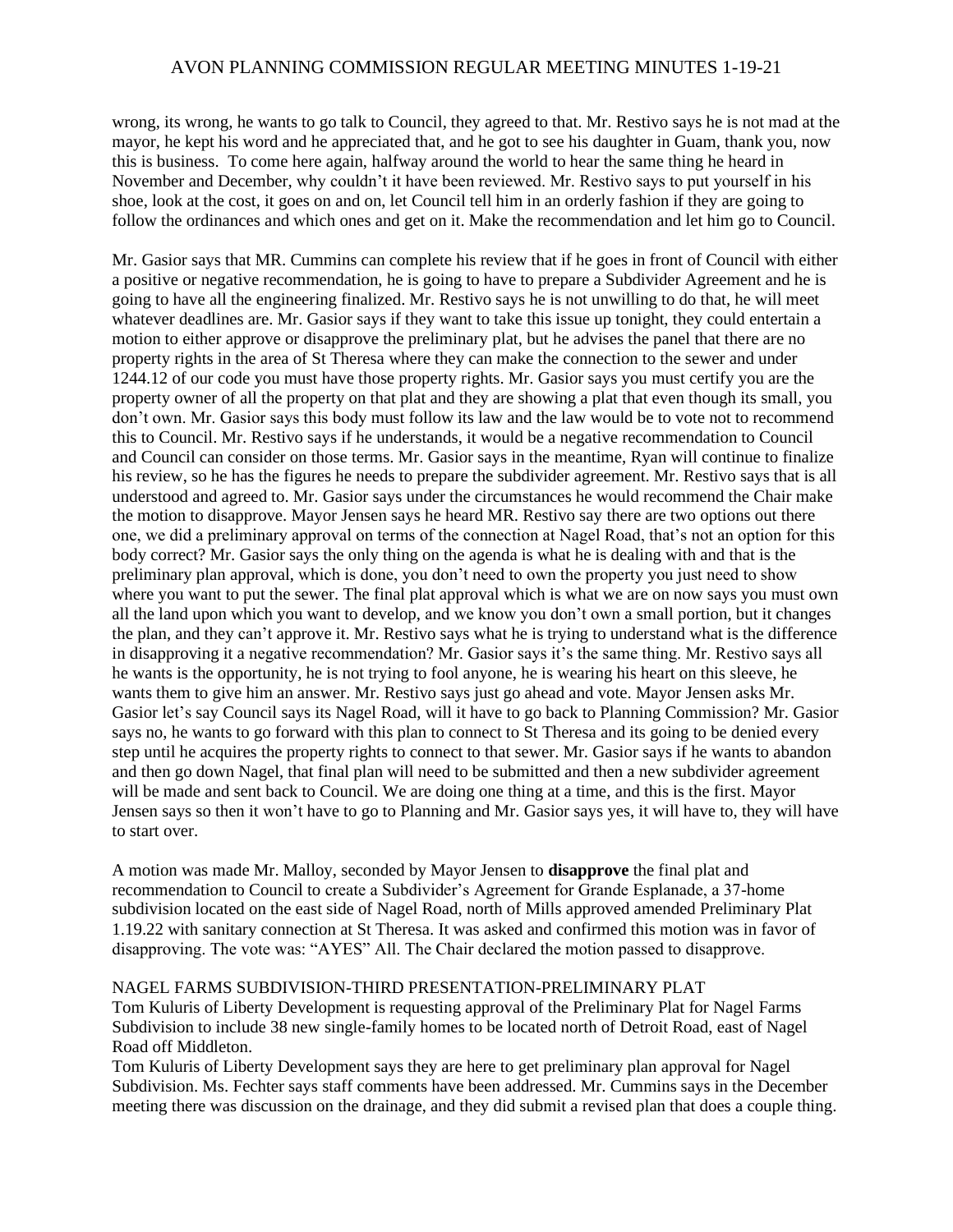Mr. Cummin says there was concerns about sublots extending into ditch area and the extent that they could except for one lot, they did pull that rear lot line out of the ditch area. They also upsized the storm water management system quite a bit while they did not bring it fully inline with the Levin site, they did bring it closer. Mr. Cummins says part of the discussion with the developer was that we wanted to see the ratio of what they were providing come into compliance with the Levin site. He continues to say what was stated was they would work to do that when the commercial property portion of the land is developed. Mr. Cummins says he spoke with them today that there will be some letter or written agreement to memorialize that. Mr. Cummins says on average the drainage is being reduced about 70% that all storms 1-100, it's a very positive move to help the drainage issues in that area. When they did expand the basin, the one thing noted is the bottom of the basin is left nearly level and Mr. Cummins says it could be a problem maintenance wise if it's constructed that way. Mr. Cummins says he spoke to them about that, and they seem to be agreeable to work out a better design in final engineering and its doable to do and all the details would be worked out. Mr. Cummins says his recommendation is this be contingent upon improving the proposed basin to it does not have a flat bottom and working to memorialize that storm water management will be increased even further when the commercial portion of the property is developed. Mayor Jensen as the property stands right now, there really is no retention correct? Mr. Cummins says no, its farm field even though its not paved has a very high run off so this will capture the drainage, manage it and about a 70% reduction. Mayor Jensen says when you say contingent, he must come back for the final so all of that will be shown right. Mr. Cummins says yes, all those details will be worked out before they come back for final design. Mr. Radcliffe asks about the3 houses in Detroit and the path? Mr. Kuluris says the way the plan is shown they have 3 houses on Detroit with a path, right now those don't exist, it's the farm stand and a couple of barns, the plan shows putting 3 houses on Detroit. Mr. Kuluris says it's a long shot that they come back and ask to do something commercial there, so they are moving forward with this plan and the 3 houses. Mayor Jensen says they talked about the concern of them getting out of their driveways. Mr. Kuluris says those are big lots. Mr. Cummins says the path was requested by the Utilities department as there is water, sanitary running through there and provides the benefit of connecting for pedestrian's access.

Ed Pavicic represents Shire Glenn Management, and they own the land contiguous to the west and north of the property. Mr. Pavicic says he spoke with Dru Siley, and he was supposed to get back to him after their last meeting and never touched base on anything. Mr. Pavicic says his concern is this, he is pro for the development, but he wants to make sure from the engineering standpoint they engineered the whole 278 acres, and he knows where the water goes. He said they don't want to do anything on the commercial site, but he believes the splits they need to make sure the water is maintained prior to the future development. Mr. Cummins says the storm water management for the commercial site when that happens, they will need to provide stand alone management for that or they have casually suggested that they move this basin at some point. Mr. Pavicic says that is one of the conversations he was supposed to have with Dru but hasn't yet. Mr. Pavicic says his concern is if it does get approved, which he hopes it does, that if there is no commercial tenant lined up, he wants to make sure that the water can be diverted. Mr. Kuluris says it sounds like this might help you and Mr. Pavicic says he agrees he just wants to make sure his concerns were addressed on the record. Mayor Jensen asks if its not developed how can we put stimulation on the commercial property that isn't before us to be developed. Mr. Cummins says that is correct, once it gets to that point it's a blank canvas you apply based on the land and the regulations and come up with ways to provide the most retention and storm water management as you can, every bit helps. Mayor Jensen says he would request tonight that in moving forward we get more from the residential with the understanding when the commercial does come in, that will need to be addressed. Mr. Kuluris says the understanding is what was done with Levin and Mr. Cummins says yes.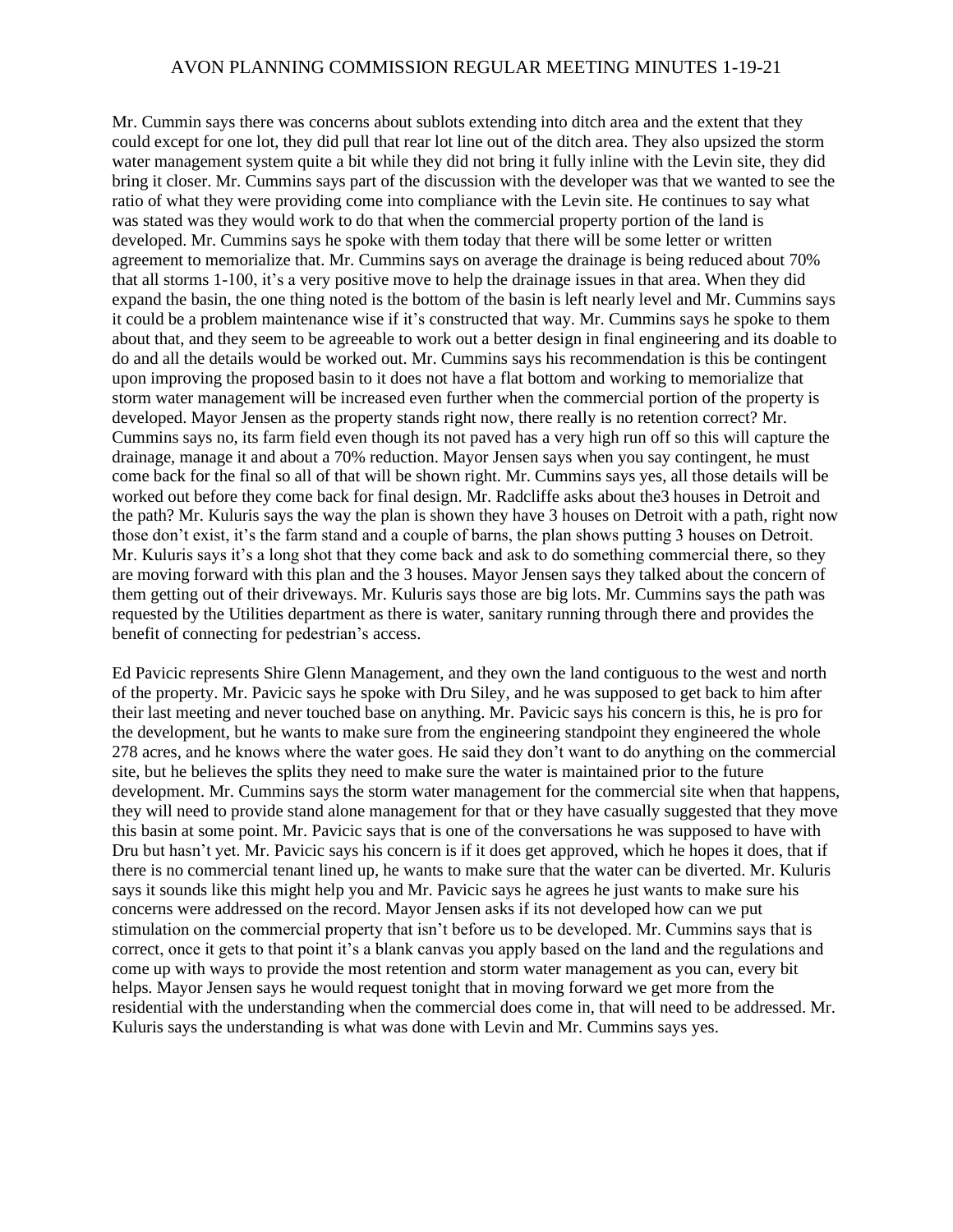A motion was made by Mr. Malloy, seconded by Mayor Jensen to approve the Preliminary Plat for Nagel Farms Subdivision to include 38 new single-family homes to be located north of Detroit Road, east of Nagel Road off Middleton contingent upon basin improvements and further drainage memorialized with commercial development. The vote was: "AYES" All. The Chair declared the motion passed.

### CONCORD VILLAGE-THIRD PRESENTATION-REZONE

Jason Friedman is requesting approval and the recommendation to Council for approval of taking 7.89 acres and rezoning that from M-1 to R-3 leaving the remainder 4.20 acres M-1 for proposed Concord Village Phase 3 to be located on the north side of Chester Road.

Jason Friedman says they are here tonight to talk about the rezoning from M-1 to R-3 and secondly the general development plan. Even though the rezoning is the first item, they are closely linked, and he wants to start with addressing the development plan. Mr. Friedman says a public hearing has been held and this is the third presentation of the plan and wants to be clear that they are not asking for the rezoning on a general basis. They are seeking the rezoning in connection with a specific development plan and use. Mr. Friedman says its important to consider both together as it makes more sense, what they are proposing is consistent with the surrounding area and the immediate adjunct uses including Concord Village Phase 1, Concord Village Phase 2 the recently completed townhomes and the Village of Avon Apartments. Mr. Friedman says they have made some significant changes to the plan and were told to come back with a plan that wows them. They have reduced the number of units from 83 to 78 and include open and common area space, the total density is still below the allowed for the R-3 zoning. Mr. Friedman continues to say they are providing 14730 sq. ft. of open space and amenities in the center of the parcel, almost twice what is required by the code. The open space includes a dog park, playground and hardscape. They have also added additional landscaping throughout the property. In the center you will see a traffic calming island was added and will allow them to slow down traffic on the main street. They were asked to work with the owner of the Village of Avon to provide emergency vehicular access and they did just that, there is a gated road that connections to Americana Way, the owner has agreed to execute an easement and they are supportive to them developing as residential and would be opposed to any industrial use this close to them. Mr. Friedman says they will provide future road access to the north of their property allowing for a street to be built as far west as Freeman and as far east onto 83. Mr. Friedman says they will provide a temporary cul de sac at their northern property and thought about donating the future park land or keeping it as a buffer. Mr. Friedman says its important to know they are at the end of the sanitary sewer district for this area, and they are the last property to the west that can be developed with the sewers that are in place. No other property to the north or west can be developed until sewer is extended from the far west or far north. Mr. Friedman says R-3 would work best on this parcel then any industrial use. Mr. Friedman names a few permitted industrial uses per the code. In order to access this parcel for industrial use, traffic would be required to enter off Chester Road, go through a residential private street and neighborhood. Mr. Friedman says rezoning of this property is the right and appropriate use for this property as its consistent to what exists and will be consistent with the building existing. Mayor Jensen says when you say you are trying to work with us in terms of numbers and that you came down 5 units and that's not significant. Mr. Friedman asks what is significant? Mayor Jensen says your original was 83 and you came down to 78 and Mr. Friedman says yes 83 was the last one but we can down on that as well. Ms. Fechter says 86 was the original. Mayor Jensen says it makes sense to both at the same time, but his standard is bigger and there can be further discussion. Mayor Jensen tells him being on Planning knowing how Council feels, moving forward today is not going to be beneficial, there needs to be more discussion on how this works out. Mayor Jensen says it would be tough for him to vote on anything today, he is not against further discussion. Mr. Friedman says its hard to have a one-way discussion, a discussion is when you provide feedback to what they present so saying that we need to have discussion is very open ended. He would appreciate anyone's feedback which you provided, and they re-presented it, he is open as along as someone expresses what they are looking for. Mr. Friedman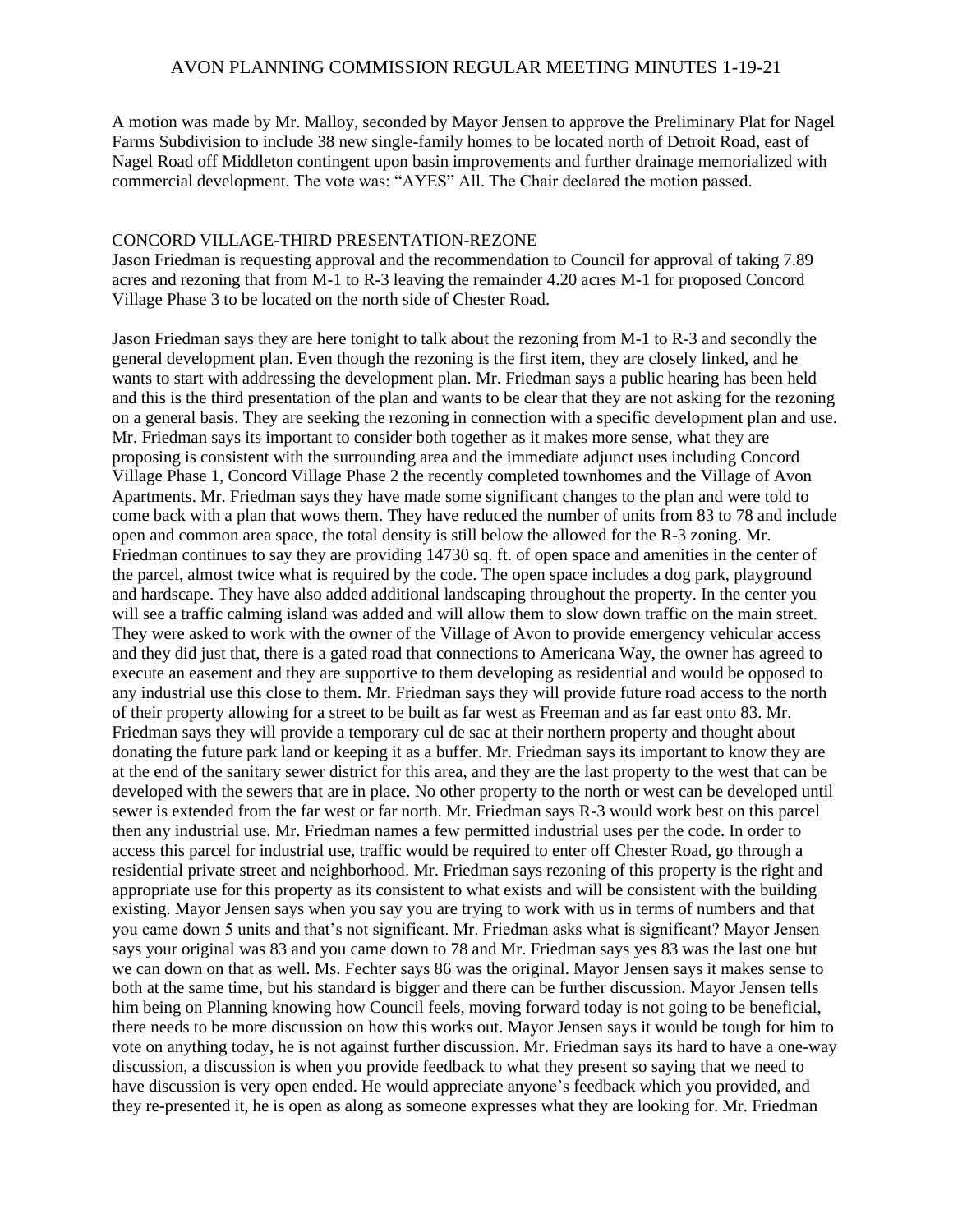says when you say less units, his first question is how many and why. Mayor Jensen says you know that area and you show how many houses are in that area, you are asking us to rezone a piece of property that is industrial, and he gets what he is trying to do. Mayor Jensen says his understanding with Council is we will recommend to Council, and they decide and adding that many more homes without a reduction, and you're asking him what that is and has says you start at 80 some and I start at 50 and come up with something in between that would be reasonable but uncomfortable with. Mr. Friedman says this is the first time he's heard a number and why would they reduce the units, is it a traffic issue? Mayor Jensen says it could possibly be as they develop as we move forward to the west. What is in place is all R-3 and you are asking to expand beyond that. Mr. Friedman says they did a traffic study and that was confirmed by Mr. Cummins this does not negatively affect the improvements that are in place and that he contributed to improve Chester. Mr. Friedman says he doesn't appear traffic is an issue to the units and Mayor Jensen says at this point right now with no more development its not an issue, can it be an issue if we put more units? Mr. Cummins says certainly it can become an issue on Chester Road if you were to develop further to the west. Mr. Friedman says as he said you would charge accordingly for improvement including himself and anyone else. Mr. Friedman says he wants to know what and why, they been in front of them for a few months now and would be opened to consider anything, just need something to go on. Mr. Radcliffe says he would like to see less density in there and he liked the green space that was added and its going in the right direction. Mr. Radcliffe says maybe taking this from the 5 driveways maybe taking it down to 3 would give you less units that would be a little better. Mr. Radcliffe says to him if it was left as the M-1 it would be a great buffer for something to come in in the future. Chairman Witherspoon wonders if they could come down to at least four. Mr. Friedman says it's a good point as previously they were asked to provide a plan with the same buildings as Phase 2 so the reason for the 4/5's it's the same building, with the same product, with the same spacing to keep things consistent. That request was made through conversations with the city that if they did this, they would like it to be the same. Mr. Friedman says it's frustrating. Ms. Fechter asks how many units in Phase one. Mr. Friedman says it has 30 units, Phase 2 has 83 units and proposed Phase 3 is at 78 less than the density of both and what is required under the zoning.

Jordan Berns representing Mr. Friedman says Mr. Friedman alluded to some of the points he will be making. Mr. Berns says he is going to focus on the zoning of the property since it's the first agenda item. As it's been noted, the property is M-1 general industry and mentions a few other uses. Mr. Berns says the reason they mention that when you are considering an application for rezoning its important to note what's wrong with the current zoning, why should they make the change? Mr. Berns says the current zoning doesn't fit this location given several factors like the proximity to the two existing residential developments and its only accessibility is by a private street. Mr. Berns says your zoning code provides a purpose clause for each of the zoning districts. Mr. Berns reads a section of the code 1278.01(d) and says that's an appropriate purpose for industrial zoning, this is just the wrong spot given its location, the residential land next store and the access point is through a private street. Mr. Berns says all those factors make this an unsuitable zoning classification for this property. Mr. Berns says when it doesn't serve the purpose under the zoning, courts have found that the zoning is arbitrary and capricious and therefore is unenforceable. Mr. Berns says the property can't be developed for industrial use properly, the code has a provision of a minimum lot frontage of 150 feet along any street, this does not have frontage, only to the private street. He continues to say this property can't be used much less used in an economically feasible way as its zone. Mr. Berns says that too is important under the law and the one thing that Cities can never do is zone property in a manner that doesn't allow it to be used in an economically and feasible manner and this cant be used. Mr. Berns says that answers the question, what's wrong with the current zoning. The next thing is what's right about the zoning being proposed and those are things Jason outline earlier and he doesn't want to repeat. Clearly this is a use that is consistent with the adjacent development and as mentioned they were asked to present a plan that was consistent with Phase 2 and that was the original plan. They have reduced the units by 10%, green space is a unique feature and presents the buffer and protects the residential aspect. Mr. Berns says another benefit is the possibility of donating land for the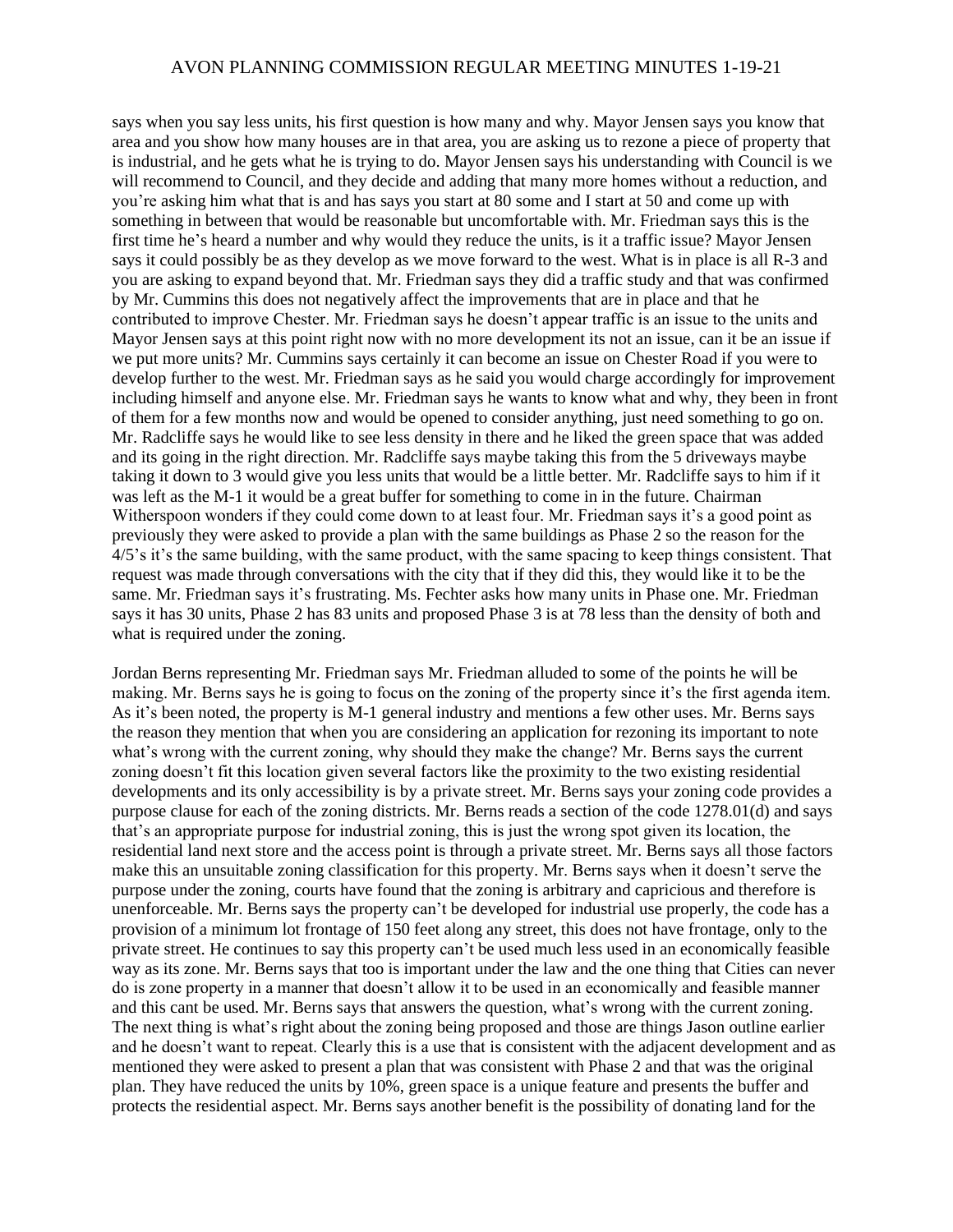future for a street to be built to serve the industrial property. Mr. Berns says the plan that has been presented helps make that property useable. Mr. Berns says the access to emergency vehicles is important as is not something that can be realistically available to an industrial development of the property. The limits on the sewer are important as that protects the city against any fear that there will be a run-on effort to rezone any industrial property there to residential. Mr. Berns says what they are trying to do is create that buffer, create a proper use of this property to give the city the opportunity to create the infrastructure that will allow for industrial development to the remaining industrial property. For all those reasons they think the R-3 zoning that they are proposing is the right zoning. Mr. Gasior says the only comment he has was this body back in November of 2018 voted to disapprove the rezoning of that back parcel and he knows that things have changed perhaps with the development of Concord Village Phase 2. Mr. Gasior says Mr. Berns sent him a letter on Monday the 17<sup>th</sup> and was able to share it with the mayor but haven't been able to share with the Board. Mr. Gasior says some of the points he makes in the letter are valid and that's what has been repeated here tonight. Mr. Gasior says he thinks they need an opportunity to talk about it and doesn't think an executive session would be appropriate with the number of people who still need to be heard but maybe at the end we can go into executive session to discuss this and perhaps the city will contact Mr. Berns to solidify some sort of a plan going forward. Mr. Gasior says he doesn't think it would be a good idea to vote on it tonight. Mr. Gasior says there is a lot to discuss, if you take it up and pass it, it goes to Council with a positive recommendation, you take it up and vote it down, it goes with a negative recommendation and it ultimately goes to Council. We can take it up and get whatever vote comes or we can bring it back as fourth presentation in February. Mr. Friedman says his preference would be a positive recommendation.

Mr. Gasior asks if he wants a vote or move it to February. Mr. Friedman says he would like the Commission to provide him feed back if it needs to be looked at further then he will. Mr. Friedman would prefer to move forward with Planning Commission being on board, if the issue is the plan, then they can take it up on the next item. Mr. Gasior says he doesn't think it would be appropriate until they go into executive session to talk a little more about it, his feeling is the executive session should be called before the Comments to discuss the potential litigation that can come from this and then they can make a better vote when they know all the circumstances. Mayor Jensen says if Mr. Friedman is willing to wait another month, he thinks that the best way to as both need to be talked about together. Ms. Fechter asks should we just table them? Mr. Gasior says yes, they both are together and should be tabled. Chairman Witherspoon says it's the consensus that we have the executive session and table this until ethe February meeting.

A motion was made by Mr. Malloy, seconded by Mayor Jensen to table until the February meeting. The vote was: "AYES" All. The Chair declared the motion passed.

CONCORD VILLAGE-THIRD PRESENTATION-AMEND GENERAL DEVELOPMENT PLAN Jason Friedman is requesting approval of amending the General Development plan for Concord Village to include Phase 3, 78 new units to be located on the north side of Chester Road.

A motion was made by Mr. Malloy, seconded by Mayor Jensen to table until the February meeting. The vote was: "AYES" All. The Chair declared the motion passed.

#### CRASH CHAMPIONS-FIRST PRESENTATION-MINOR MODIFICATION

Adam Liska of Crash Champions is requesting approval of the site plan for the minor modification to convert the existing motorcycle showroom into an automotive repair shop to be located at 38401 Chester Road.

Carmen Onken says they are going to convert the Harley Davidson into a Crash Champions Collision repair store and they are asking for approval for that. Ms. Fechter says they have asked them to come to Planning as a lot of people are asking what they ar doing in the back with the cars. Ms. Fechter says we take pride in our city and when people are traveling on I-90 we want them to see nice things. Ms. Onken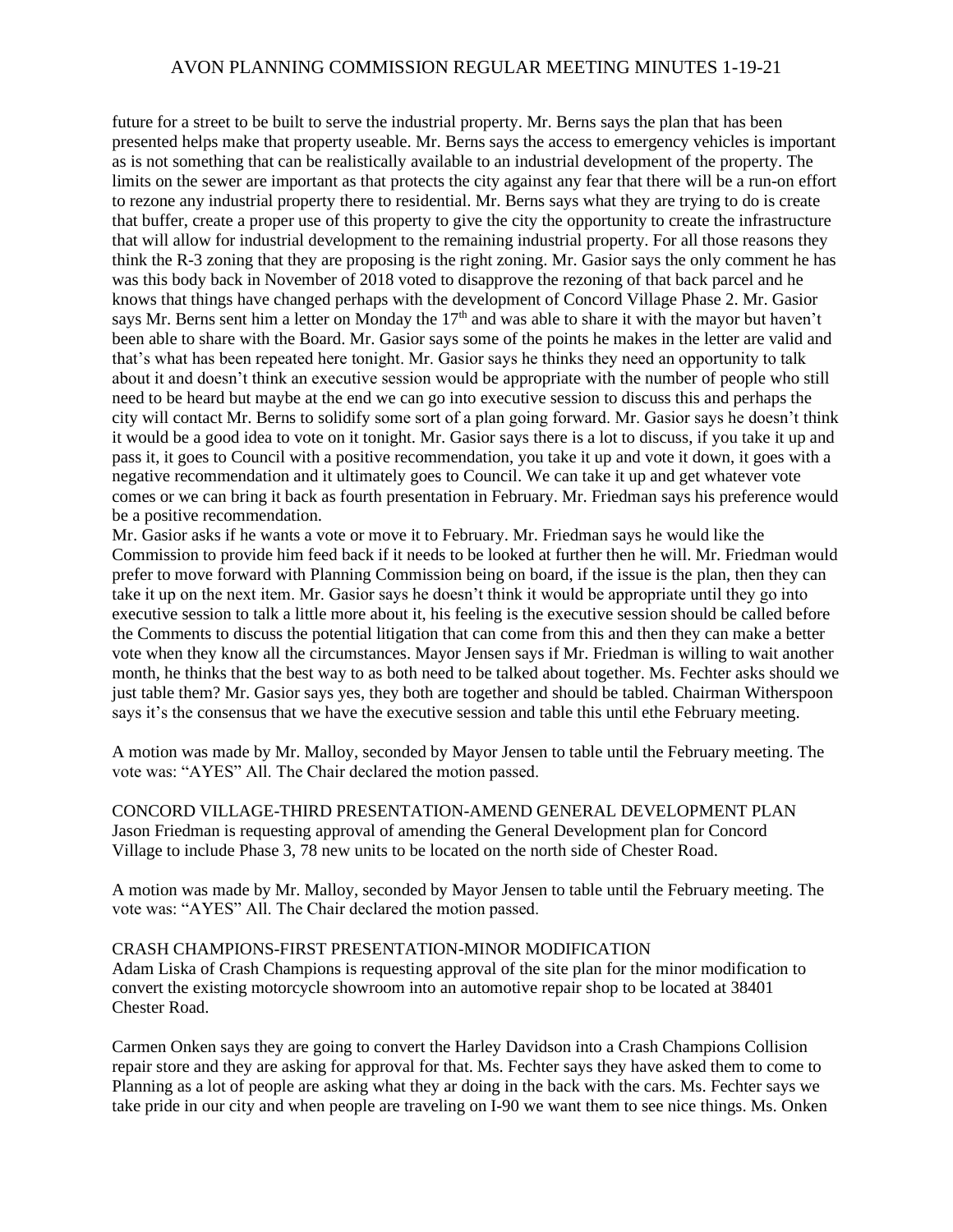says if they can fill up that lot, they would be happy. She says they have 22 service bays in total with 9 employees and 8 in the office. She says they flip the cars quick. Mayor Jensen asks if there is a buffering by the highway. Ms. Onken says in the past they have put up a fence or more screening if the city asks. Ms. Fechter asks if the aback will be fenced. Ms. Onken says yes, there currently is a chain link fence, but they can add more if they need too. Mr. Gasior ask what they do, is it car repair because we have prohibition on scrap yard. Ms. Onken says this isn't scrap yard. Mr. Gasior thinks a buffer would be great. Mr. Radcliffe says that is a large parking lot and would like to see some mounding or buffering back there instead of looking at a bunch of crashed cars. Mr. Radcliffe says with 9 people working with 22 bays, how quickly do the cars be moved inside.

Ryan Trejo of Crash Champion in Cleveland if they go with industry average, they turn cars in 7 days. Mr. Trejo says they are not in the business of storing vehicles and don't want to store vehicles, they want to get them in and out. Mr. Radcliff asks how many cars they turn over a month. Mr. Trejo says it would have the ability to turn about 160-200 at this facility per month, a scratch on the bumper counts as well. Mr. Radcliffe says with 9 people working he's a little fearful we could accumulate a large number of cars. Mr. Trejo says he understands what he is saying, we deal with that every day, but their goal is to get them turned around. Mayor Jensen asks what the customer base, car dealerships or general public? Mr. Trejo says its more general public but take what is sent to them. Ms. Fechter asks if the Napa Auto Parts will stay or go? Ms. Onken says they are part of the development but on their own lot. Chairman Witherspoon asks if this should be first presentation? Mayor Jensen says if we have the commitment then we can do contingent. Mr. Cummins says if you are doing any mounding for buffering, he would need to see the grading with the addition to the plan. Mr. Cummins says he looked at the Chagrin site and ask if they need all the asphalt? Mr. Trejo says they can work with the city and will reduce what they can and add buffering.

A motion was made by Mr. Malloy, seconded by Mayor Jensen to suspend the rules. The vote was: "AYES" All. The Chair declared the motion passed.

A motion was made by Mr. Malloy, seconded by Mayor Jensen to approve the site plan for the minor modification to convert the existing motorcycle showroom into an automotive repair shop to be located at 38401 Chester Road contingent upon final engineering with buffering. The vote was: "AYES" All. The Chair declared the motion passed.

RAISING CANE'S-FIRST PRESENTATION-FINAL DEVELOPMENT PLAN Aerin Ledbetter of OLIO Development Group is requesting approval of the 3,331 sq. ft. new quick serve Raising Cane's to be located 35545 Chester Road.

Jara Barreto of OLIO says the proposal is a quick serve restaurant 3,665 sq. ft. building along Chester Road with a drive thru and patio to serve chicken fingers. Ms. Barreto says they have an extensive landscape package with their drawing and talks about the exterior features and the two drive thru windows. Ms. Fechter says all staff comments have been addressed. Mr. Cummins says they completed their review with just a few outstanding text issues on the title sheet and would recommend approval. Mr. Radcliff asks from the drive thru speaker to the main drive, how many cars does that allow stack. Ms. Fechter says 10- Mr. Radcliffe says from the speaker and Ms. Fechter says we normally count from the window. Mr. Radcliffe says a lot of time there is back up past the speaker. Ms. Fechter says if there were to be back up, it would be on their property. Mr. Radcliffe says there will be two lines? Ms. Barreto says yes two lines and one bypass lane. Mayor Jensen asks if they have an approximate wait time. Ms. Barreto says they pride themselves in fresh chicken, so they try to maintain a 6 min wait time. Ms. Barreto says Raising Cane's is trending and everyone want chicken, but they typically don't have big backups. The staff is 16 people at a time to keep the lines moving specifically lunch and dinner time. Ms. Barreto says they have created the total wrap around their building so there is no negative impact on the outside.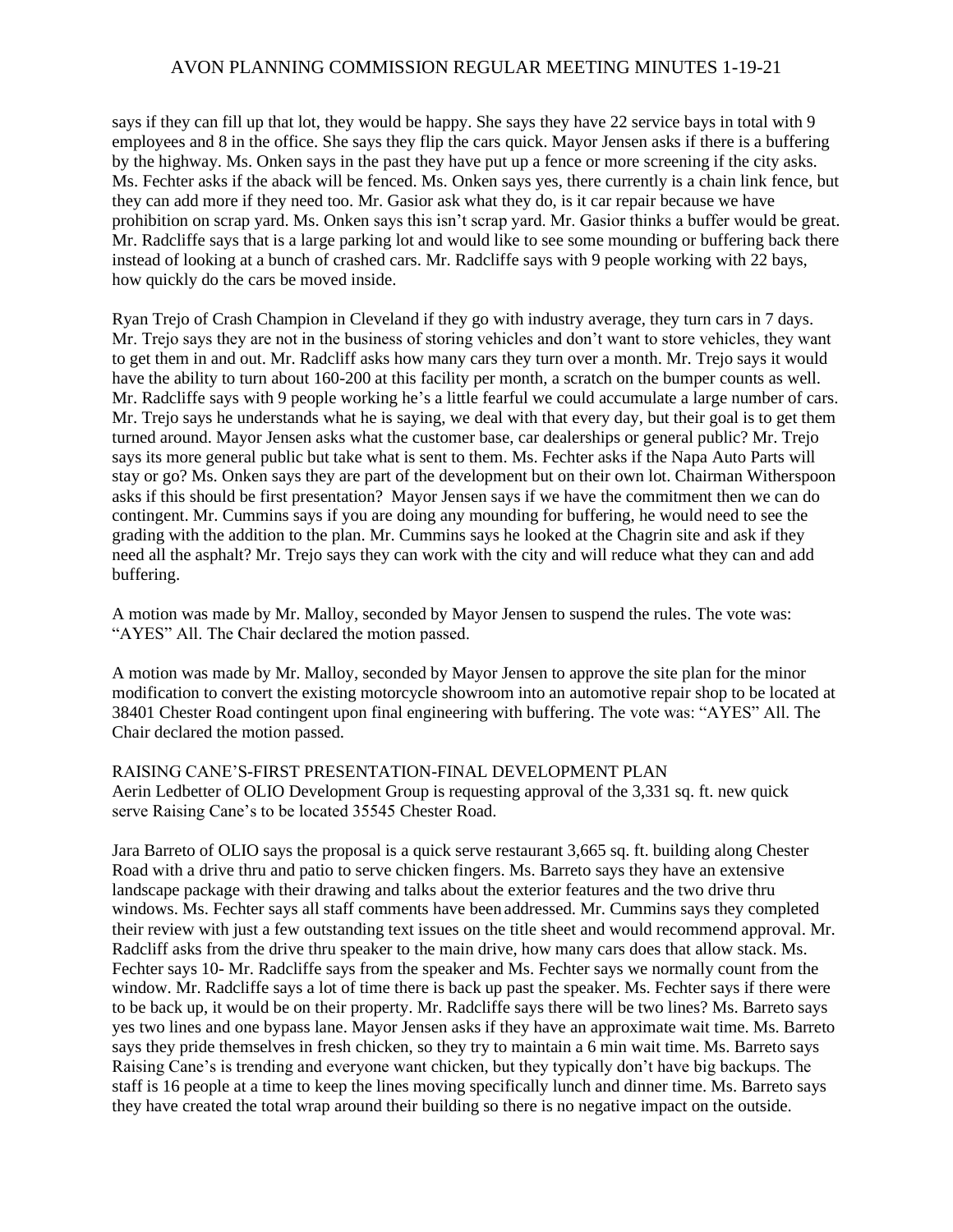Mayor Jensen asks how long they have been doing the double lanes. Ms. Barreto says about 2 years now. Ms. Barreto says they can not serve chicken that has been sitting for longer than 7 mins, so they keep moving and its fresh. Mayor Jensen asks if its local ownership. Ms. Barreto says OLIO use to be the franchisee for all Ohio but once they hit  $50<sup>th</sup>$  store in June, corporate bought them and it's a franchise. A motion was made by Mr. Malloy, seconded by Mayor Jensen to suspend the rules. The vote was: "AYES" All. The Chair declared the motion passed.

A motion was made by Mr. Malloy, seconded by Mayor Jensen to suspend the rules. The vote was: "AYES" All. The Chair declared the motion passed.

A motion was made by Mr. Malloy, seconded by Mayor Jensen to approve the 3,665 sq. ft. new quick serve Raising Cane's to be located 35545 Chester Road. The vote was: "AYES" All. The Chair declared the motion passed.

## RAISING CANE'S-FIRST PRESENTATION-SPECIAL USE PERMIT

Aerin Ledbetter of OLIO Development Group is requesting approval of the site plan and the recommendation to Council for approval to create a Special Use Permit for the proposed 3,331 sq. ft. Raising Cane's to include an outdoor patio to be located at 35545 Chester Road.

Ms. Fechter says everything highlighted shows bollards around the patio. Ms. Barreto says they are taking a lot of pride in their patios because most Cities want to engage with them and pedestrian's flow. They do have speakers outside for a little bit of music. Ms. Fechter says hours of operation are 10AM-11PM7 days a week. Mr. Radcliffe asks if the bollards are yellow, or part of the landscape and Ms. Barreto says she believes they are red. Mr. Radcliffe says he would like to see them blend in because of the area. Ms. Barreto says they do have some bollards around the drive thru area and those are yellow. Ms. Fechter asks for a rendering for City Council and Ms. Barreto says of course she could. Mr. Gasior asks who the owner of the property is. Ms. Fechter says she has Raising Cane's Restaurant, LLC and confirms that is the formal name.

A motion was made by Mr. Malloy, seconded by Mayor Jensen to suspend the rules. The vote was: "AYES" All. The Chair declared the motion passed.

A motion was made by Mr. Malloy, seconded by Mayor Jensen to approve the site plan and recommend to Council for approval to create a Special Use Permit for the proposed 3,331 sq. ft. Raising Cane's to include an outdoor patio to be located at 35545 Chester Road.

AVON SKILLED NURSING-FIRST PRESENTATION-SPECIAL USE PERMIT Michael Slyk of MSTC Developments, Inc is requesting approval and the recommendation to Council for approval to create a Special Use Permit to include 82 bed skilled nursing facility to be located on the east side of Nagle, north of Primrose.

Jim Eppele of Jacobs Group is with Michael Slyk and says they were here in December and have had some productive conversations with the city and believe they have addressed the comments for the Special Use Permit, and they will have more details when they get into development plans. Ms. Fechter says we have had several conversations with the group about non-emergency protocols, she has given each Board member their protocols and they are willing to work with Mr. Streator and the fire department as we move forward. Mr. Slyk has operated several other facilitates in the area and what they are finding is what our EMS is concerned about so are the emergency rooms. Ms. Fechter says they are willing to work with the city and do what they can to help. Mr. Cummins says in the general development we are adding the street and had some comments about the drainage and lay out of street but that can be addressed with the final development. Mr. Streator says he talks with Chief Swope and the concern is like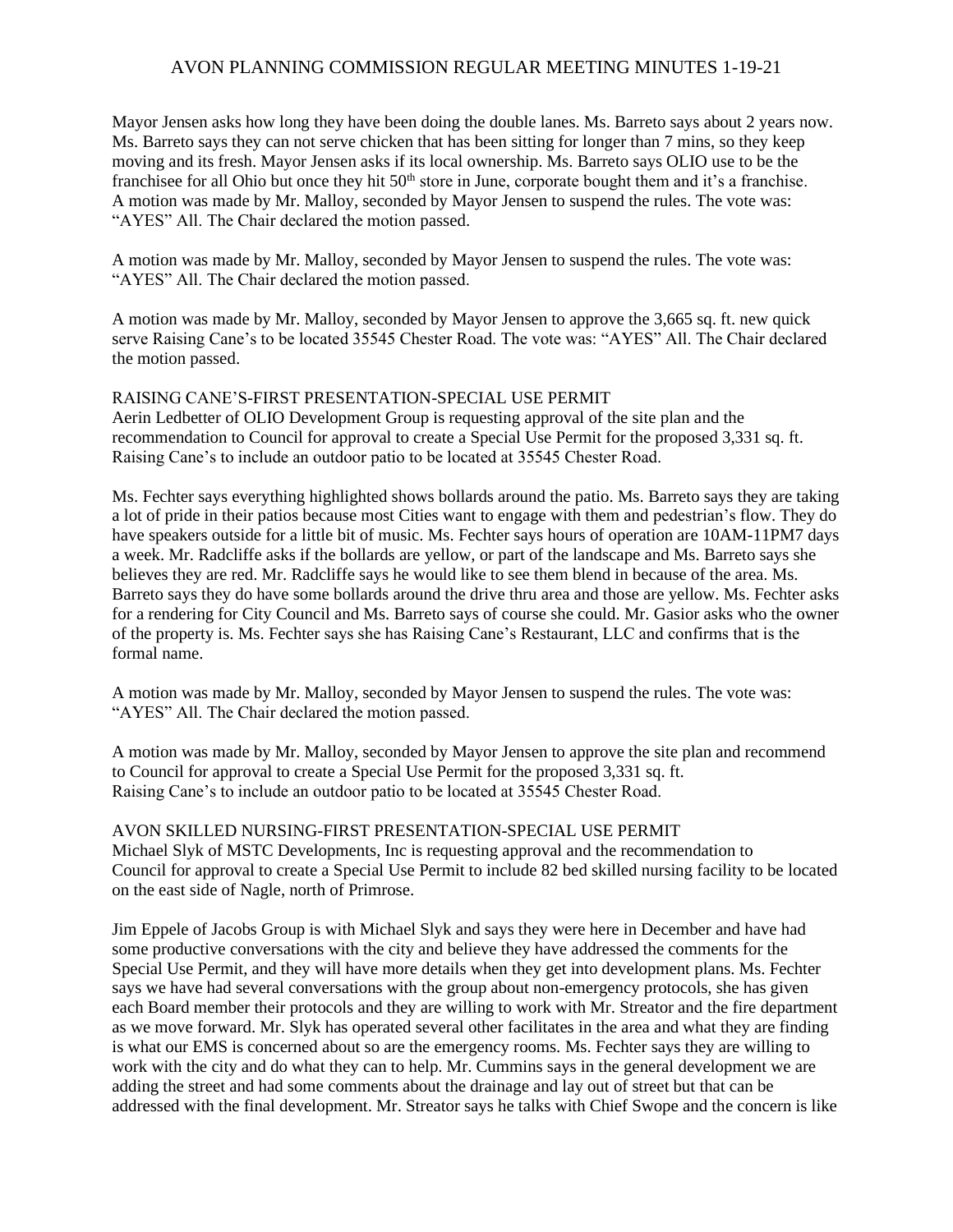Beehive and they have addressed those concerns and are willing to work with us for an overall benefit. Mr. Streator says this is something that is continuously looked at and monitored. Mr. Slyk says yes, whatever he can do or say. Mr. Slyk says they all have same goal, and they are always looking at the issues and continue to develop new ideas. Mayor Jensen asks what the investment is in this property? Mr. Slyk says it will be close to 15 million to build. Mr. Radcliffe says if he understands the main entrance would be off Nagel Road until the new road is built? Mr. Radcliffe says there is no turn lane there and is wondering how much traffic they will have in there and could there be some back up issues? Ms. Fechter says we won't know until their final development plan is submitted. Mr. Slyk says they are not a high traffic operation. Staff coming and going is the most you will have, a slow trickle in and out. Ms. Fechter asks how many employees you have on staff. Mr. Slyk says it depends on the building and beds so he can get that information. Mr. Radcliffe says he knows Christian Brothers sometimes has a little back up. Mr. Slyk says he appreciates the feedback, he's been doing this for years and doesn't anticipate a backup. Mr. Cummins says they did talk about a traffic study being provided and they have started to take those steps.

A motion was made by Mr. Malloy, seconded by Mayor Jensen to suspend the rules. The vote was: "AYES" All. The Chair declared the motion passed.

A motion was made by Mr. Malloy, seconded by Mayor Jensen to approve and recommend to Council for approval to create a Special Use Permit to include 82 bed skilled nursing facility to be located on the east side of Nagle, north of Primrose.

COMMSTAR-SECOND PRESENTATION-AMEND PLANNING AND ZONING CODE Dave Jezewski of Commstar is requesting approval and the recommendation to Council for approval to add a new definition for a financial institution and/or the exclusion of the word principal use in section 1270.03(b)(3) to allow a stand-alone drive thru banking facility to be permitted in the City of Avon.

Dave Jezewski, CEO of Commstar says when they started this journey, they saw some hang ups with permitted uses and code and what not pre-2019. Mr. Jezewski says they are asking for consideration of new language to allow them to stay in Avon and provide expanded service. Ms. Fechter says we are looking at two options, he was looking at making a definition of financial institutions that would allow the use or looking at drive thru for financial institutions to be a permitted use and not an accessory use to the primary business. Those two options are out there if the body is willing to change the code. The thought is if there is a definition for financial institutions calling out an interactive teller that would make it a permitted use in the C-4 area as stand alone. Mayor Jensen says unfortunately currently, he really isn't in favor of changing the wording. We liked having you in Avon and keeping the office but in terms of the stand alone, he doesn't think it works at this time. Mr. Jezewski says he doesn't want to speak for financial institutions in general, but his charge is for the Lorain County members. It's unfortunate to hear that as this technology is not going to go away and he is sure that sometime in the future someone else will be having this same conversation. Mr. Jezewski says the ability for cities to help support financial intuitions that support their communities is an essential partnership and he says it would be unfortunate to move forward with that.

A motion was made by Mr. Malloy, seconded by Mayor Jensen to recommend to Council approval to add a new definition for a financial institution and/or the exclusion of the word principal use in section 1270.03(b)(3) to allow a stand-alone drive thru banking facility to be permitted in the City of Avon. The vote was: "NAYS" All. The Chair declared the motion failed and a negative recommendation will be sent to Council.